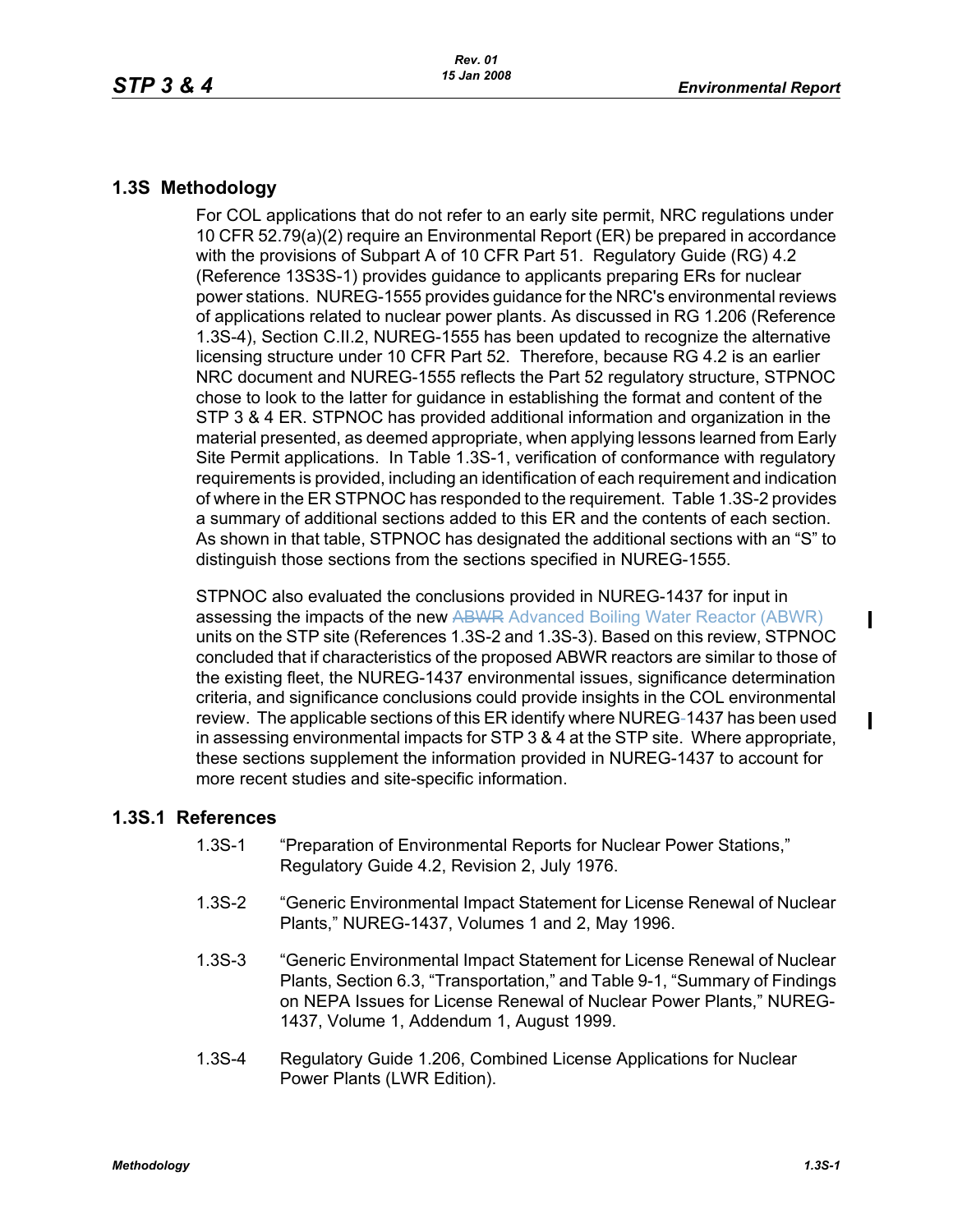## **Table 1.3S-1 ER Responses to Combined Operating License Regulatory Requirements**

| <b>Regulatory Requirement (10 CFR)</b>                                                             | <b>ER Section Containing the Response</b>                                                                                                                                                                                                                                                                |
|----------------------------------------------------------------------------------------------------|----------------------------------------------------------------------------------------------------------------------------------------------------------------------------------------------------------------------------------------------------------------------------------------------------------|
| 51.45(a), Signed original                                                                          | <b>Transmittal letter</b>                                                                                                                                                                                                                                                                                |
| 51.45(b), Description of proposed action                                                           | Chapter 3, "Plant Description"                                                                                                                                                                                                                                                                           |
| 51.45(b), Statement of purpose of proposed action                                                  | Section 1.1.1, "Purpose and Need"                                                                                                                                                                                                                                                                        |
| 51.45(b), Description of environment affected by<br>proposed action                                | Chapter 2, "Environmental Description"                                                                                                                                                                                                                                                                   |
| 51.45(b)(1), Environmental impact of proposed<br>action                                            | Chapters 4, "Environmental Impacts of<br>Construction"; 5, "Environmental Impacts of<br>Operation"; 7, "Environmental Impact of Postulated<br>Accidents Involving Radioactive Materials", and 10,<br>"Environmental Consequences of the Proposed<br>Action"                                              |
| 51.45(b)(2), Unavoidable adverse impacts                                                           | Section 10.1, "Unavoidable Adverse Environmental<br>Impacts"                                                                                                                                                                                                                                             |
| 51.45(b)(3), Alternatives to proposed action                                                       | Chapter 9, "Alternatives to the Proposed Action"                                                                                                                                                                                                                                                         |
| 51.45(b)(4), Relationship between short-term use<br>and long-term productivity                     | Section 10.3, "Relationship Between Short Term<br>Uses and Long Term Productivity of the Human<br>Environment"                                                                                                                                                                                           |
| 51.45(b)(5), Irreversible and irretrievable<br>commitments of resources                            | Section 10.2, "Irreversible and Irretrievable<br><b>Commitments of Resources"</b>                                                                                                                                                                                                                        |
| 51.45(c), Comparison of environmental effects of<br>proposed action and alternatives               | Chapters 4, "Environmental Impacts of<br>Construction"; 5, "Environmental Impacts of<br>Operation"; 7, "Environmental Impact of Postulated<br>Accidents Involving Radioactive Materials"; 9,<br>"Alternatives to the Proposed Action", and 10,<br>"Environmental Consequences of the Proposed<br>Action" |
| 51.45(c), Alternatives for reducing or avoiding<br>adverse environmental impacts                   | Sections 4.6, "Measures and Controls to Limit<br>Adverse Impacts During Construction" and 5.10,<br>"Measures and Controls to Limit Adverse Impacts<br>During Operation"                                                                                                                                  |
| 51.45(c), Economic, technical, and other benefits<br>and costs of proposed action and alternatives | Section 10.4, "Benefit-Cost Balance"                                                                                                                                                                                                                                                                     |
| 51.45(d), Federal permits and other entitlements<br>and status of compliance                       | Section 1.2, "Status of Reviews, Approvals, and<br>Consultations"                                                                                                                                                                                                                                        |
| 51.45(d), Compliance with Federal and other<br>environmental quality standards and requirements    | Section 1.2, "Status of Reviews, Approvals, and<br>Consultations"                                                                                                                                                                                                                                        |
| 51.45(d), Compliance for alternatives                                                              | Section 9.2, "Energy Alternatives" and Section 9.3,<br>"Alternative Sites"                                                                                                                                                                                                                               |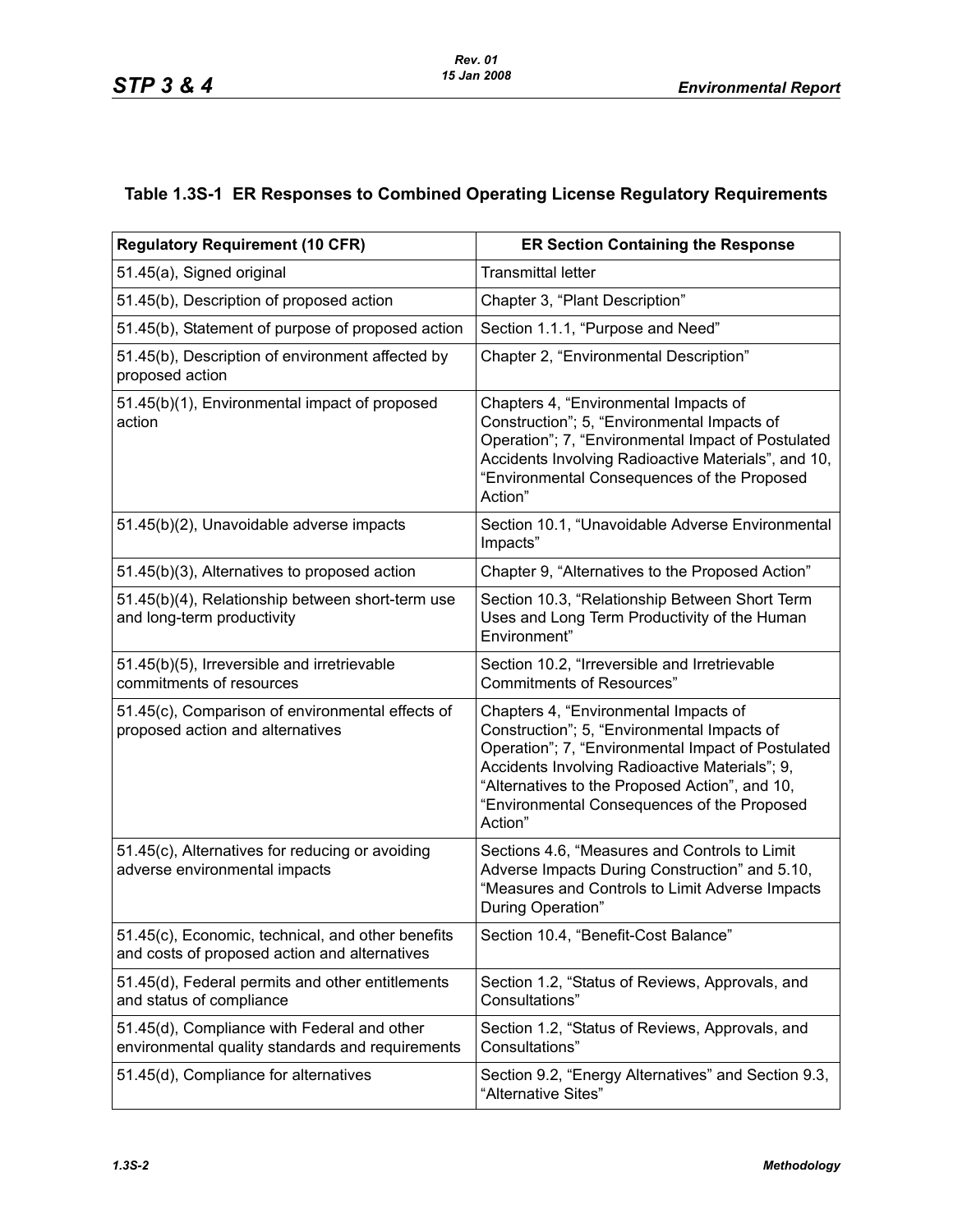## **Table 1.3S-1 ER Responses to Combined Operating License Regulatory Requirements (Continued)**

| <b>Regulatory Requirement (10 CFR)</b>         | <b>ER Section Containing the Response</b>                                                                                                           |
|------------------------------------------------|-----------------------------------------------------------------------------------------------------------------------------------------------------|
| 51.45(e), Adverse information                  | Section 10.1, "Unavoidable Adverse Environmental<br>Impacts"                                                                                        |
| 51.50 and $51.51(a)$ , Uranium fuel cycle      | Section 5.7, "Uranium Fuel Cycle Impacts"                                                                                                           |
| 51.50 and 51.52, Fuel and waste transportation | Sections 3.8, "Transportation of Radioactive<br>Materials," 5.11, "Transportation of Radioactive<br>Materials," and 7.4, "Transportation Accidents" |
| 51.50, Reporting and record keeping procedures | Chapter 6, "Environmental Measurements and<br><b>Monitoring Programs"</b>                                                                           |
| 51.50, Conditions and monitoring               | Chapter 6, "Environmental Measurements and<br>Monitoring Programs"                                                                                  |